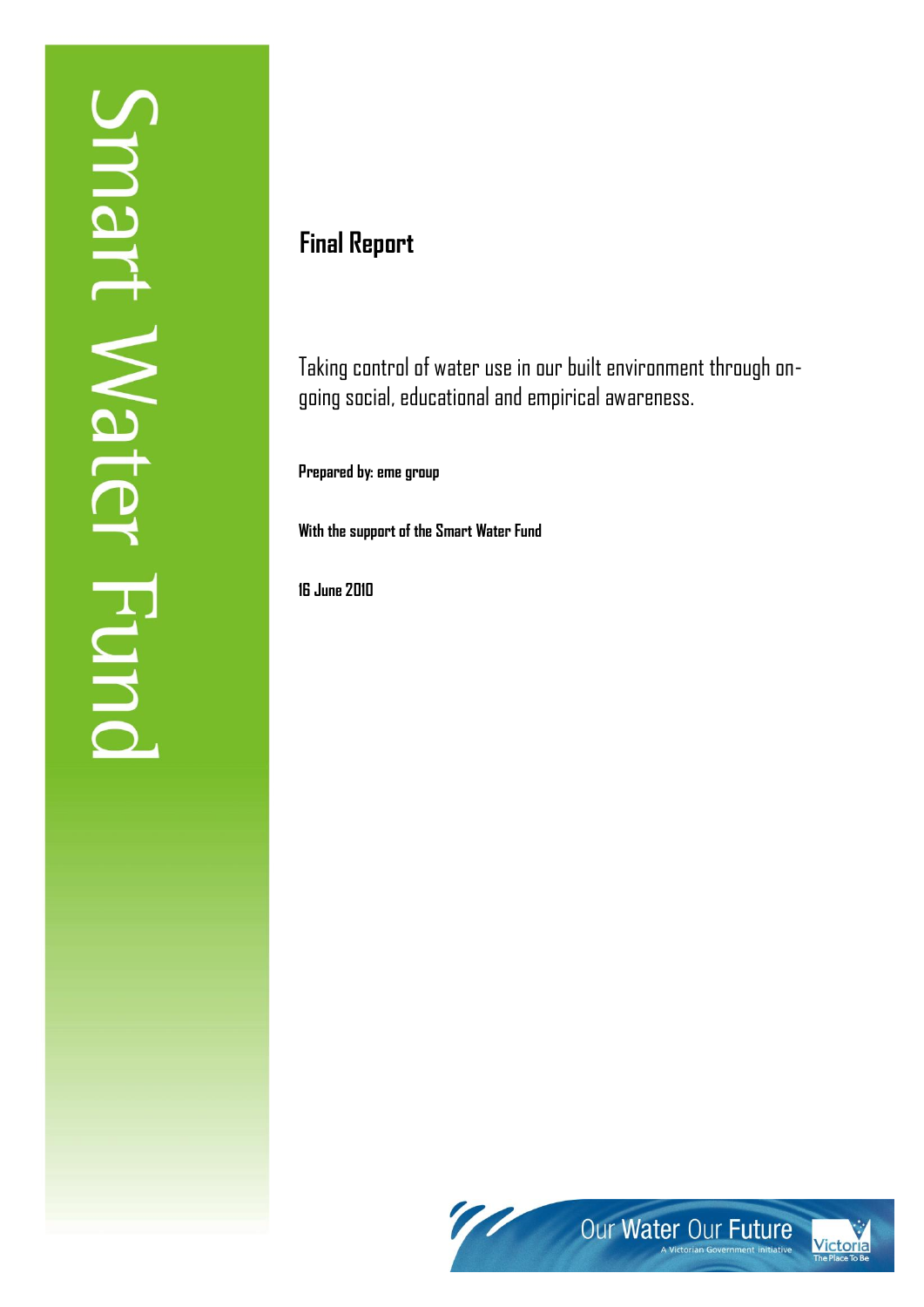#### **Executive Summary**

This SWF project provides AWARENESS within INDUSTRY, COUNCIL and PUBLIC about water saving measures and habits, through EDUCATION, DEMONSTRATION and MONITORING.

#### **Background**

This project forms an extension of eme group"s Smart Water Fund round 1 project (SWF 1) which successfully developed and promoted PROMINENT residential demonstration buildings with a fully integrated water conservation and water recycling program. This has REDUCED OVERALL WATER CONSUMPTION IN our demonstration HOUSEHOLDS BY OVER 60%.

#### **Introduction**

The three components to this SWF project are interrelated:

#### CONTINUED EDUCATION

The updated and expanded URBAN WATER SOLUTIONS booklet formed part of the education strategy. Eme conducted seminars with councils and building industry bodies throughout the Melbourne Metropolitan Area.

#### DEMONSTRATION & PROMOTION

The marketing of the SWF, eme designed architectural projects through media releases, promotions, radio, tv and magazines. Emphasis will be placed on two projects that appeal to different DEMOGRAPHICS and offer RETROFIT tank options.

#### MONITORING & FEEDBACK

Four homes were fitted with loggers to understand the pattern of water use. The logger monitors both tank and mains water use.

## **Objectives/Goals**

These three parts of our project will occur concurrently, having a cumulative effect that will affect HABITUAL and SOCIAL CHANGE. The demonstration projects become tangible examples of how water saving measures can easily be incorporated into different sites, situations, and budgets. They will also serve as information resources and benchmarks for further water saving analysis.

Other keys goals that have been addressed through this project are;

- RAISE THE AWARENESS of energy and water conservation to the general public.
- Establish new standards/benchmarks in the fields of residential design, building, and real estate.
- Draw on, and further create, an ASPIRATIONAL client demographic.
- CONTINUED EDUCATION to councils via seminars and open days.

The working examples of water harvesting systems communicate the possibilities available. A targeted press campaign maximised the EXPOSURE to the wider community.

We also TARGETTED INDUSTRIES directly involved in the BUILT ENVIRONMENT via seminars.

#### **DEMONSTRATION**

Our demonstration projects, education and PR campaign seek tocompliment and reinforce legislation.

The main issues that we will target:

## GETTING THE RIGHT SIZED WATER TANK

1. Independent research and our hands-on experience clearly show that most households will greatly benefit by considering larger capacity water harvesting systems and larger roof collection areas.

All our SWF demonstration projects have well sized tanks and large roof catchment areas toensure greater water savings.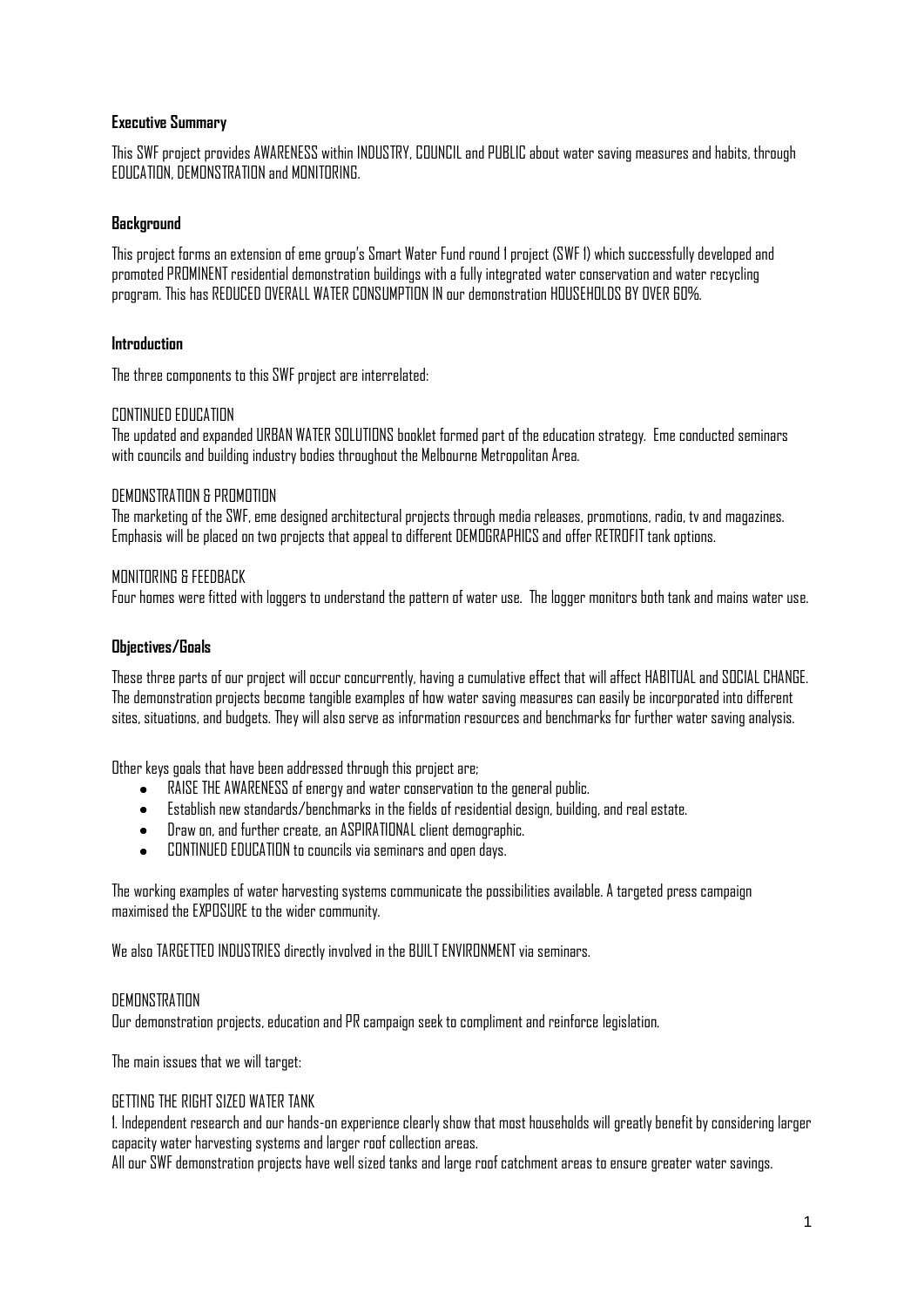#### TANK RETROFITTING IS REALISTIC

2. On-going architectural projects and the Mitcham demonstration project have tank installations that could easily be retrofitted into existing homes.

This SWF project intends to EDUCATE BY WAY OF DEMONSTRATION. We believe that raised awareness and constructive education are the most effective means of achieving a substantial reduction in water consumption.

#### **Key Steps**

#### **Milestone 1**

A Project Plan was developed in conjunction with the SWF.

#### **Milestone 2**

The Urban Water Solutions booklet was totally redesigned. A more up to date graphic look was developed. The new booklet included further information on water saving including a tank size calculator and information on Melbourne"s rainfall patterns.

#### **Milestone 3 & 4**

#### **Activities**

As part of the education program for this SWF project Luke Middleton has provided 8 seminars to councils throughout Melbourne. Some of these seminars included the following councils -

- Shire of Nillumbik 27 March 2008
- City of Port Phillip 2 October 2008  $\bullet$
- City of Glen Eira 27 October 2008  $\bullet$
- City of Maribyrnong 8 April 2009  $\bullet$

#### **Presentations**

In response to feedback from councils and the changing landscape of water saving within the community, eme updated the content of the presentations.

Updates included additional working examples of water-saving residential homes such as the eme South Melbourne project. This project demonstrated a very compact block that had the ability to incorporate rain water collection and other measures within the framework of many other constraints. This example also introduced the concepts of planning ahead for possible retro-fitting of grey-water recycling.

#### **Tailored presentations**

As part of an improved service for the councils eme also tailor made parts of the presentation to directly address other items of interest for participants.

The seminars attracted a good cross section of council officers, including strategic planners, statuary planners, building surveyors, engineering and maintenance and sustainability officers.

Work on the relief of storm water peak loads during rain events and additional eme projects were presented. One of these projects featureda 20,000 liter underground rainwater tank and the second a multi-apartment development with a 36,000 liter storage area in the basement car park.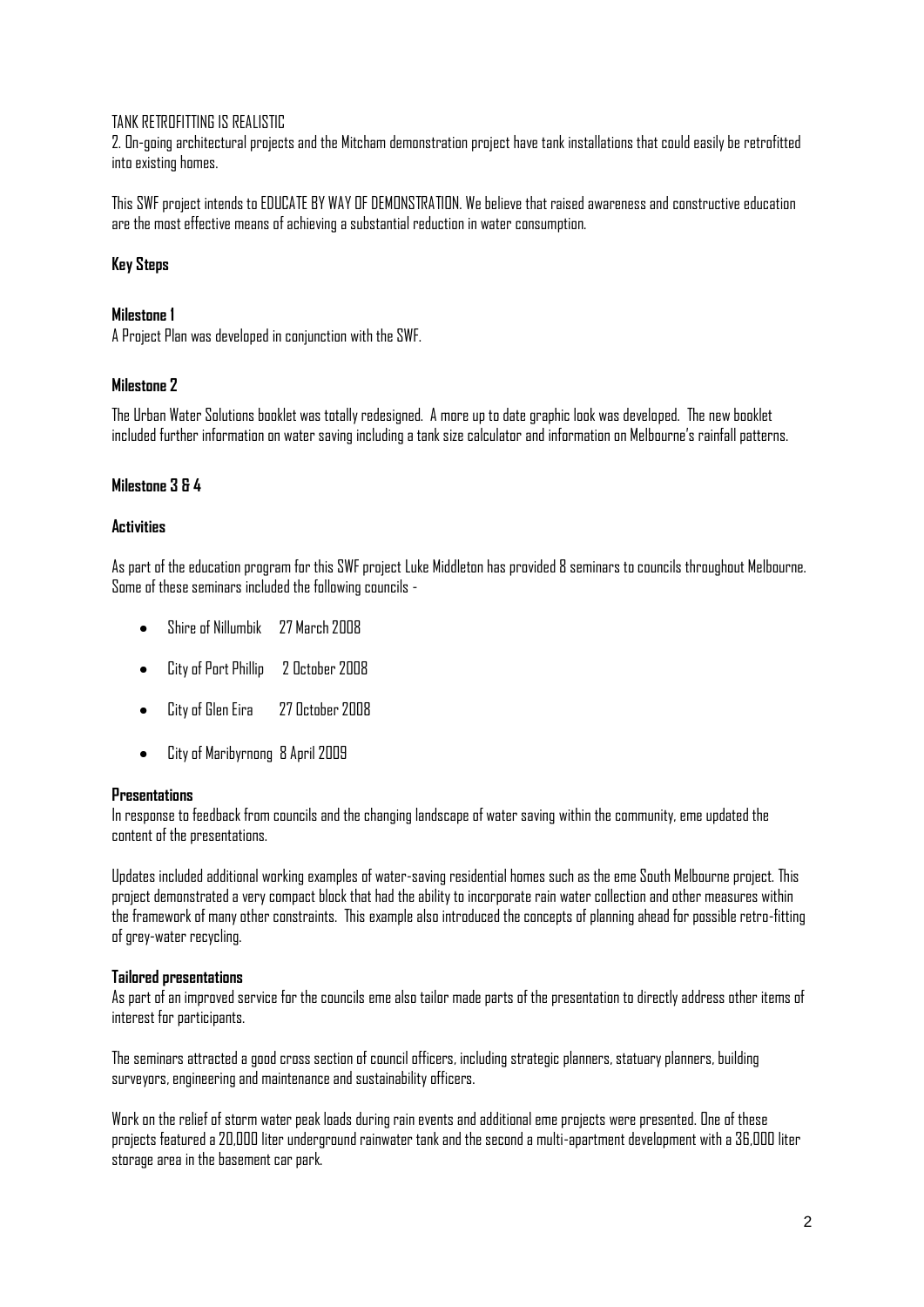## **Feedback**

As eme had provided some tailoring of the presentations it found that the feedback was positive, and most participants were impressed with the variety of projects/applications. The seminars were successful in the re-alignment of stakeholders" appreciation for the integration of water saving measures.

#### **Exposure**

The educational campaign provided direct exposure with key council personnel including -

- Sustainability officers
- Strategic and statuary planners
- Building surveyors
- Maintenance and infrastructure officers
- Urban planners
- Council officers

To bring awareness to the local community the council education seminars were reported in the local paper. After every seminar an interview with a local paper journalist was conducted. Most stories were accompanied with a relevant photo highlighting water issues that related to the council.

#### **Milestone 5**

Loggers were installed at 125 St Andrews Street Brighton in October 2008. A total of 5 loggers were installed - one for each of the four town houses and one for the shared water use. The loggers were intended to provide both water tank usage and mains water usage data. We have been able to download one set of results from the loggers. The summary of this data has been included in the appendix. The raw data has been provided on a CD attached to this report. (Please note: due to the equipment provider going into receivership during the project, we have been limited to retrieving the single set of results).

## **Milestone 6 & 7**

#### **eme SWF homes - open days and other events**

#### **Wrights Terrace**

October 2006

On this day the house was open to the general public for tours. The event was very popular with more than 120 visitors. Each tour highlighted the water saving design features and how they were integrated into the home design. The satisfaction rating of participants was in excess of 85%. The event was advertised in the local paper, on radio and on the Melbourne Museum web site.

## **125 St Andrews, Eco Town Houses - 4 Town Houses,** City of Bayside

This project has been selected by Bayside Council to be a featured Case Study on Good Urban Design for medium density including important aspects of Water Sensitive Design. In addition, this project is featured on the Bayside Architectural Trail Guidebook.

## **Lap Top Pro – Heritage extension, South Melbourne**

BDAV Best Renovation Award 2008 This project showcased the water saving possibilities despite the challenges of a very small site with a Heritage overlay.

#### **Media exposure** (please refer to the appendices for examples of media releases)

#### **Councils**

With the assistance of the YVW communications team, eme implemented a strategy of combining seminars with local media coverage. All council seminars were followed up with a story in the local newspaper. In most cases Luke Middleton was interviewed and photographed for each story.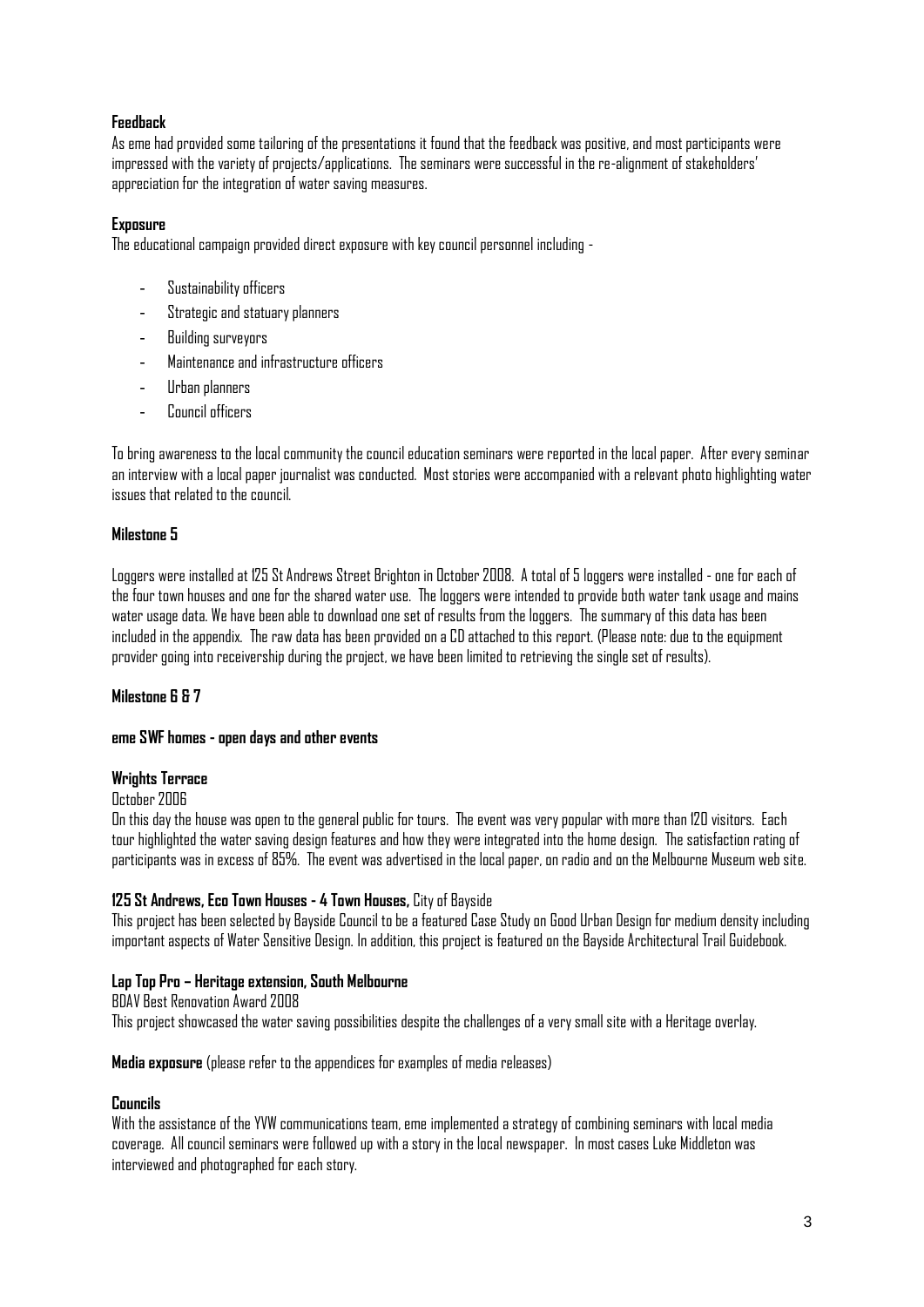## **Lap Top Pro – Heritage extension, South Melbourne**

As a result of the BDAV Best Residential Design Alterations and Additions 2008 Award, this project was featured at a week-long exhibition at Federation Square. This led to a five page feature article in the BDAV special award issue magazine and a further full page story in The Age newspaper on the renovation and integration of water and energy saving features.

## **Milestone 8**

**Monitoring and Evaluation** (please refer to the appendices for water logger results)

Monitoring and evaluation of the four homes showed that there was a fluctuation in water usage due to various factors, such as:

- The number of residents  $\bullet$
- The number of visitors  $\bullet$
- Length of holiday periods away from the home
- $\bullet$ Seasonal impacts on water usage, e.g. summer water consumption increased in one of the homes

#### **Milestone Summary**

| Milestone 1 | Project Plan (including Communications Plan).                           |
|-------------|-------------------------------------------------------------------------|
| Milestone 2 | Revise and update Urban Water Solutions booklet and print 8,000 copies. |
| Milestone 3 | Seminars delivered to a min of 3 councils.                              |
| Milestone 4 | Seminars delivered to a min of 3 councils.                              |
| Milestone 5 | Installation of loggers" at 4 properties.                               |
| Milestone 6 | Public relations - 50% of media campaign.                               |
| Milestone 7 | Public relations - media campaign delivered.                            |
| Milestone 8 | Implementation and monitoring of water logging at 4 homes.              |

## **Key Performance Indicators**

We can measure our success on multiple levels:

- Council seminar feedback.
- Awareness within council and industry bodies.
- A positive and embracing attitude from councils and industry.
- General PR exposure.
- Water Savings.

## **Findings/Results/Outcomes**

This SWF project has successfully achieved the main component aims and objectives.

The tailoring of council seminars provided an extended understanding that the principles engaged within eme"s demonstration project could be transferred to all aspects of the councils" operations. Key learnings include;

- A creative and lateral response to the challenge of design within the built environment can produce better outcomes in terms of water and energy savings.
- Focusing industry professionals (within councils) on design outcomes on water saving, collection within infrastructure, maintenance and urban planning projects.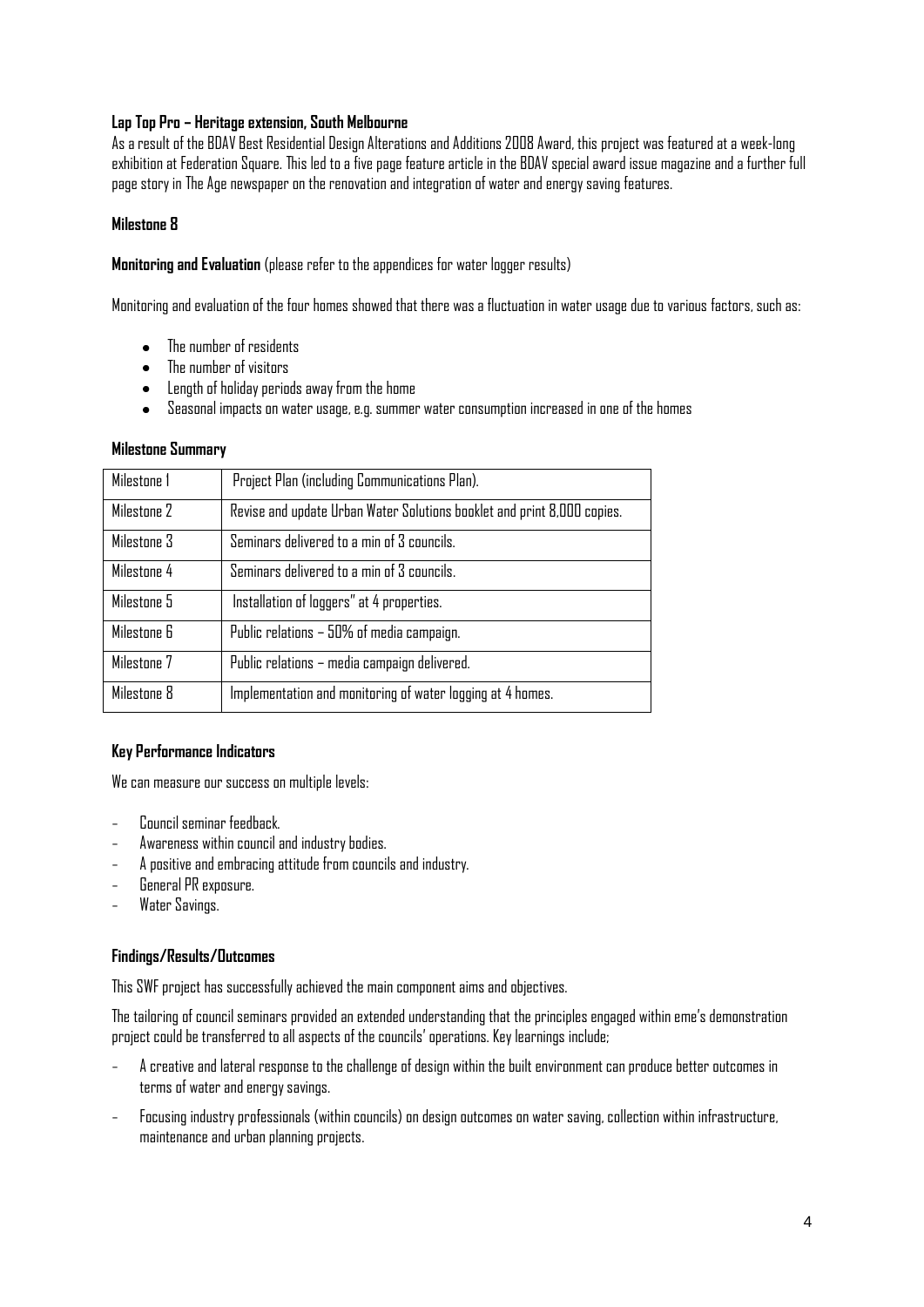## **Conclusion**

This SWF project has contributed to the positive reinforcement that we can all make a significant impact on reducing our reliance on town water. Councils, industry and consumers alike have a better appreciation of the value of water and the importance to save water.

On a macro level there still needs to be a fundamental shift in the way we all look at water. The cycle of water is dramatically impacted upon by our cities and towns (the built environment) and the people who live within them. A deeper understanding of this cycle will prompt further positive change in the way we design for, use and save water.

#### **Recommendations**

On-going education for industry, councils and the general public is essential. This will require regular updating to include new technologies, materials and products available. Awareness in the area of water has obviously increased massively over the past 5 years, and that is positive. However, to ensure that this is transferred to contribute towards continuous positive change we will require investment in demonstration projects that push benchmarks coupled with renewed education programs on all levels.

#### **Acknowledgements**

eme would like to thank all the councils that participated in the educational seminars:

Shire of Nillumbik, City of Port Phillip, City of Glen Eira, City of Maribyrnong, Yarra Ranges Shire Council, City of Whitehorse, City of Manningham, City of Boroondara, Shire of Nillumbik.

Also the owners of the demonstration homes.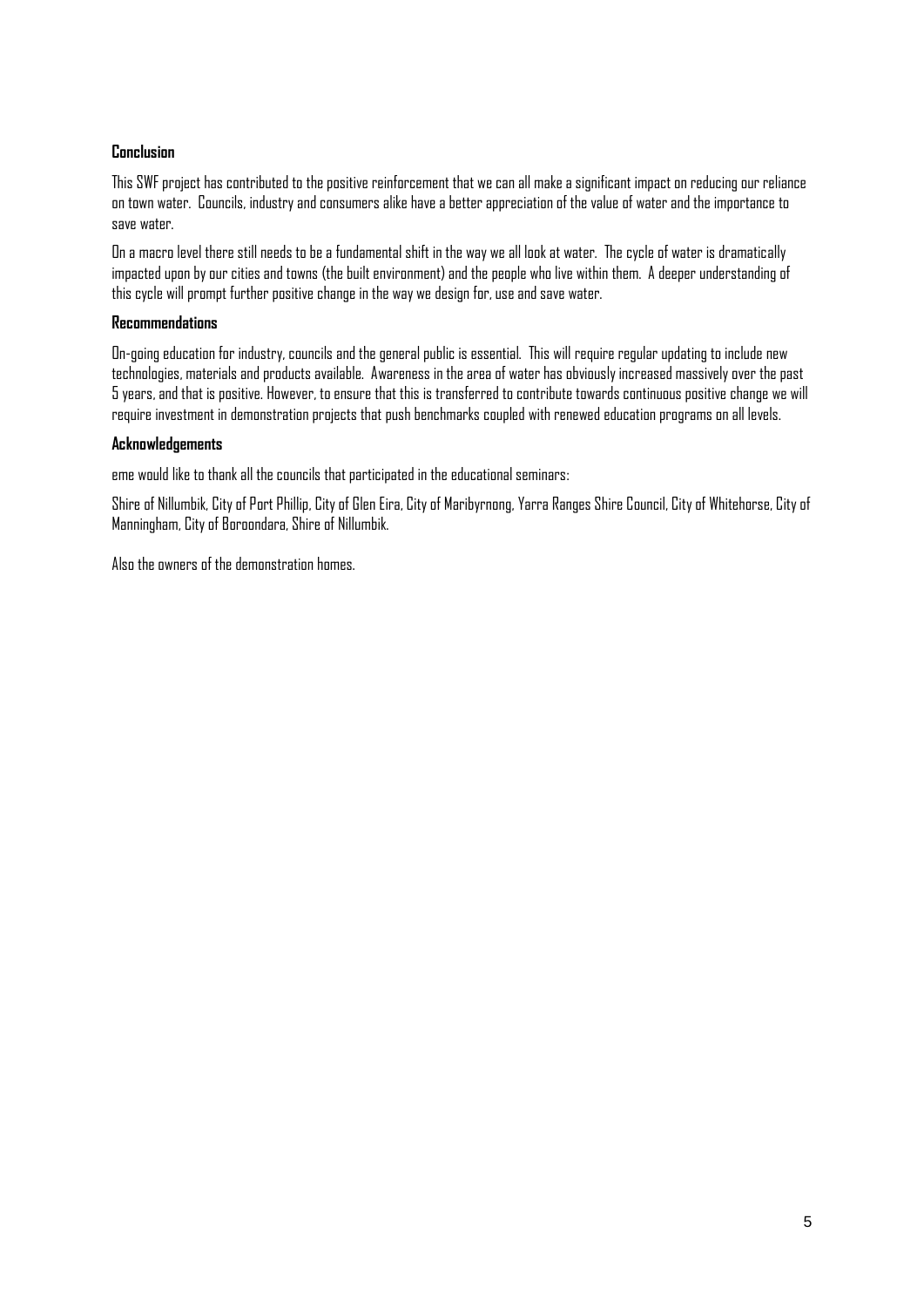#### **Appendices**

#### **PRESS RELEASES**

#### **Building water conservation into everyday living**

Luke Middleton, founder of the award-winning EME group (ECOLOGICALLY MOTIVATED ENVIRONMENTS), a design firm based in Melbourne, has taken the group"s expertise to councils across Melbourne with support from a Smart Water Fund grant in order to encourage greater adoption of water sensitive urban design.

The free water seminars being offered to councils follow on from EME group"s Round 1 Smart Water Fund grant, which helped develop residential demonstration buildings with fully integrated water conservation and water harvesting programs.

Drawing on the success of the demonstration buildings - which helped reduce water consumption in the demonstration households by over 60 per cent - EME group then updated its urban water solutions booklet, which was used as the basis for the free water seminars.

"As council plays such a crucial role in promoting the water saving message to the wider community, I wanted the seminars to provide Council with the tools to raise awareness of energy and water conservation in the general public; as well as to establish new standards and innovation in the fields of residential design, building and real estate," says Luke Middleton.

The seminars used the demonstration buildings as case studies, exploring the way homes can be designed or retrofitted with water saving features.

"What we found was that most of the staff we talked to at Council had a good knowledge of water sensitive urban design, but didn"t feel empowered to encourage the public to reconsider implementing water saving features into the building's design once it was already at planning stage," says Luke.

"What we plan to do now is provide Council with a check-list on how local residents, builders and developers can build sustainability into the planning phase, so that when these groups first approach Council, incorporating water conservation and recycling into the design is one of the first priorities and not an afterthought."

As part of the Smart Water Fund project, EME group has also conducted information seminars with peak building industry bodies in Melbourne.

EME group"s design experience ranges from large scale urban design projects, undertaken both locally and internationally, to exceptional residential architecture and innovative water saving systems.

#### **Port Phillip Council 'sensitive' about saving water**

Yarra Valley Water will run a free water seminar for Port Phillip Council on Thursday 2 October, to explore innovations in water sensitive urban design for residential homes and council operated buildings and open spaces.

The seminar is part of the Victorian Government"s Smart Water Fund initiative, designed to encourage innovation in water conservation and recycling across community, business and industry.

Luke Middleton, founder of Middle Park"s award-winning EME group (Ecologically Motivated Environments), will present the seminar, after receiving funding from a Round 3 Smart Water Fund grant.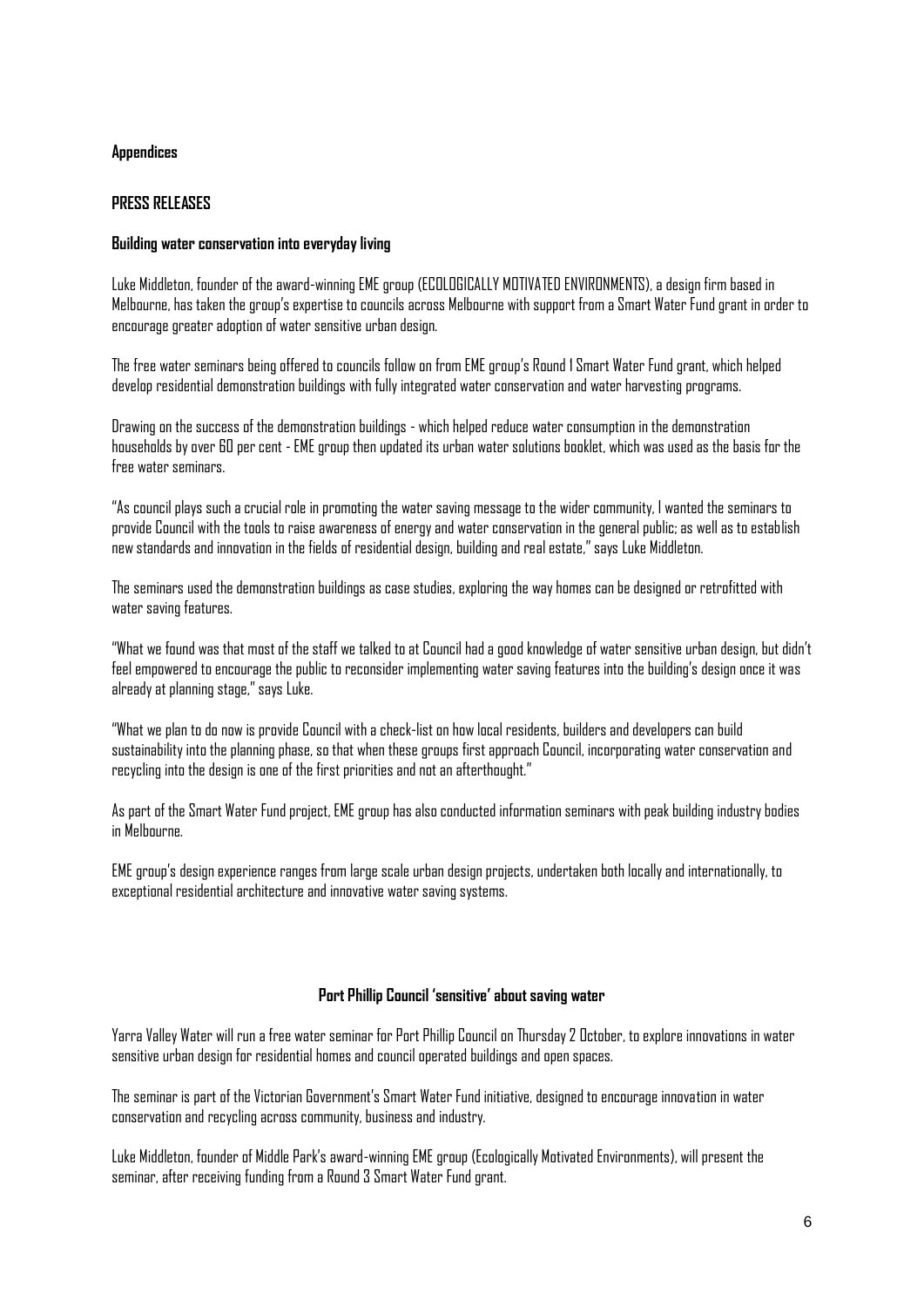EME group"s design experience ranges from large scale urban design projects, undertaken both locally and internationally, to exceptional residential architecture and innovative water saving systems.

Mr Middleton said with Melbourne"s water storages hovering around 34 per cent – more than five per cent lower than this time last year - the need for water saving in the home and community is more important than ever.

"Council plays a crucial role in promoting the water saving message to the wider community and the seminar will provide them with the tools to do so. It will also assist in helping council to establish new standards and innovation in the fields of residential design, building and real estate," Mr Middleton said.

Yarra Valley Water Managing Director, Tony Kelly, said he is pleased Port Phillip Council has shown great interest in the seminar and encouraged the adoption of sustainable design features in existing and new homes, and council buildings and open spaces.

"The seminar will showcase the latest in water conservation technology as well as some other great water saving ideas for households, council buildings and more," said Mr Kelly.

Mayor Janet Cribbes said that the City of Port Phillip"s position regarding water was typical of the predicament of Australia.

"We"re edged by water but don"t have nearly enough of it which is why good management practices and smart design are crucial. We"ve both cut consumption and made use of recycled water," she said.

"Last financial year Port Phillip Council managed to reduce its water use by 18 per cent compared to the previous year. Water recycled from utility pits is used to clean council rubbish trucks and irrigate some ovals. Water from the showers along the brand-new St Kilda promenade is recycled to water the palms and moonahs.

"Similarly, rainwater falling on the nearly-finished Elwood Park car park is redirected to adjoining gardens. Water conservation has rapidly become a fundamental part of planning for new council works and we"ve established an internal water taskforce to make sure that it happens as a matter of course."

Yarra Valley Water is working with the EME Group on the Smart Water Fund project to develop an educational program focusing on water sensitive urban design for residential homes. Four demonstration projects in Mitcham, Prahran, Black Rock and Brighton showcase practical actions that can be taken to save or reduce potable water consumption in the domestic environment.

Mr Kelly says EME group"s Smart Water Fund project provides an ideal opportunity to facilitate greater adoption of water efficiency within the home and in the local community.

"Over 10 years of drought has shown us that we all need to be smarter about the way we use water in the home and in the community. It's amazing how easy it is to save huge amounts of water just by doing the simple things like installing flow restrictors and water efficient fixtures such as dual flush toilets.

"I encourage everyone to visit **[www.smartwater.com.au](http://www.smartwater.com.au/)** or **[www.emegroup.com.au](http://www.emegroup.com.au/)** for more information on the demonstration projects, and be inspired by sustainable living."

The Smart Water Fund was developed to support the State Government's *Dur Water Our Future* plan to secure Victoria's water future for the next 50 years. Targets include reducing water use by 30 per cent by 2020 and saving approximately 6,200 million litres through recycling initiatives by 2015.

#### **Maribyrnong Council 'sensitive' about saving water**

Luke Middleton, one of Australia's leading environmental designers and Director of award winning design firm, EME Design Pty Ltd, has received a grant from the Smart Water Fund to take his expertise in water sensitive design on the road to councils across Melbourne.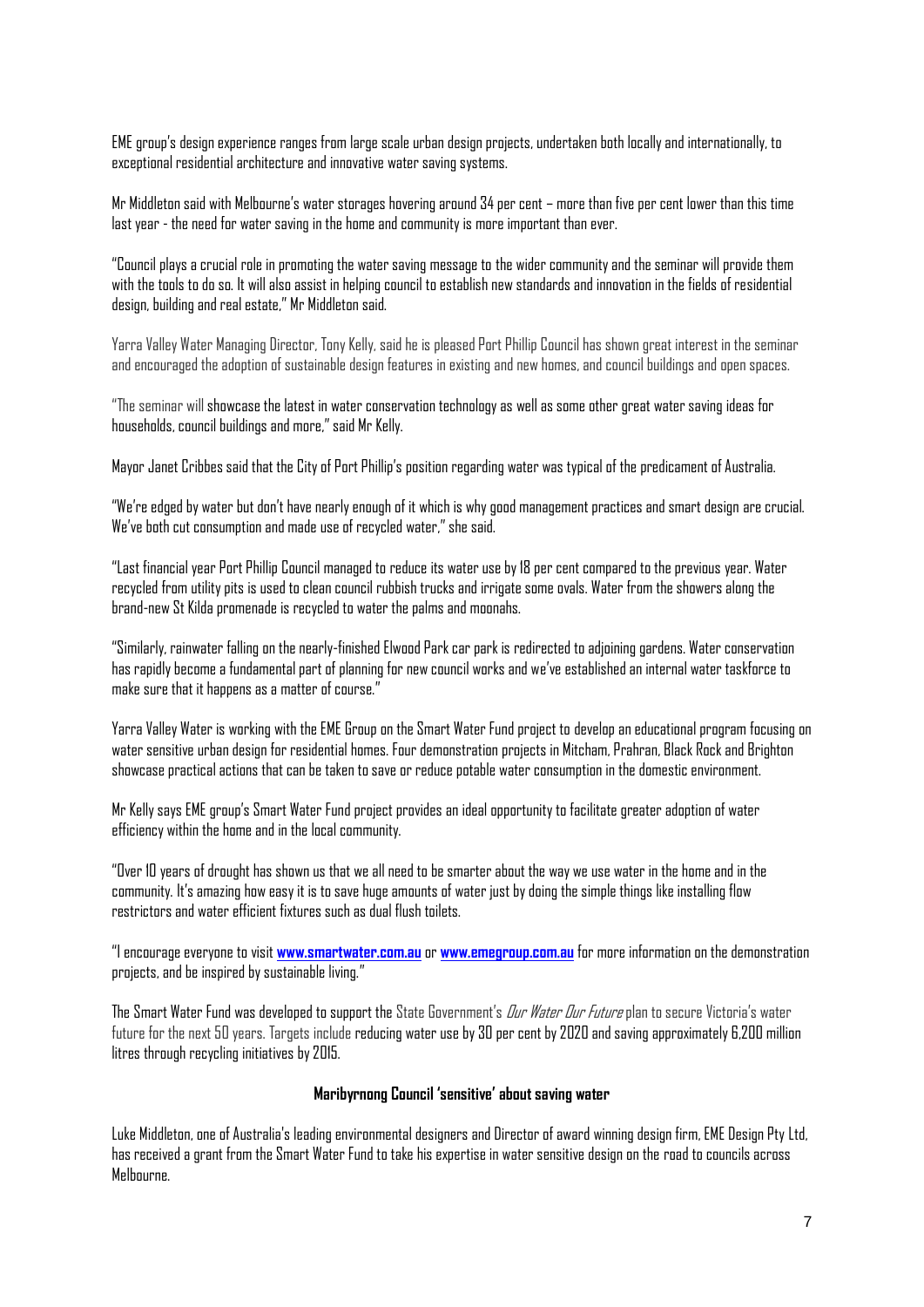The seminar will be presented to staff at Maribyrnong Council on Wednesday 8 April, and will focus on innovative, working examples of water harvesting systems than can easily be incorporated into different sites, situations, and budgets.

The Smart Water Fund is a Victorian Government initiative supported by Yarra Valley Water, City West Water, South East Water and Melbourne Water, and is designed to encourage innovation in water conservation and recycling across community, business and industry.

Mr Middleton said direct education to council staff has an incredible impact on the potential for water saving systems to be incorporated into developments, as well as into existing homes.

"As council plays such a crucial role in promoting the water saving message to the wider community, these seminars will provide council with the tools to raise awareness of energy and water conservation in the general public; as well as to establish new standards and innovation in the fields of residential design, building and real estate," said Luke Middleton.

Speaking on behalf of the Smart Water Fund, Yarra Valley Water Managing Director, Tony Kelly, said he was pleased Maribyrnong Council had shown great interest in the seminar and encouraged the adoption of sustainable design features in new and existing homes, and council buildings and open space.

"The seminar will showcase the latest in water conservation technology as well as some other great water saving ideas for households, council buildings and more,' said Mr Kelly.

The free water seminars being offered to councils follow on from an earlier Smart Water Fund grant awarded to EME Design, which helped develop residential demonstration buildings in Mitcham, Prahran, and Brighton with fully integrated water conservation and water harvesting programs. Overall water consumption in the demonstration households has reduced by over 60 per cent.

Said Mr Kelly: "Over 10 years of drought has shown us that we all need to be smarter about the way we use water in the home and in the community. It"s amazing how easy it is to save huge amounts of water just by doing the simple things like installing flow restrictors and water efficient fixtures such as dual flush toilets.

"I encourage everyone to visit **[www.smartwater.com.au](http://www.smartwater.com.au/)** or **[www.emedesign.com.au](http://www.emedesign.com.au/)** for more information on the demonstration projects, and be inspired by sustainable living."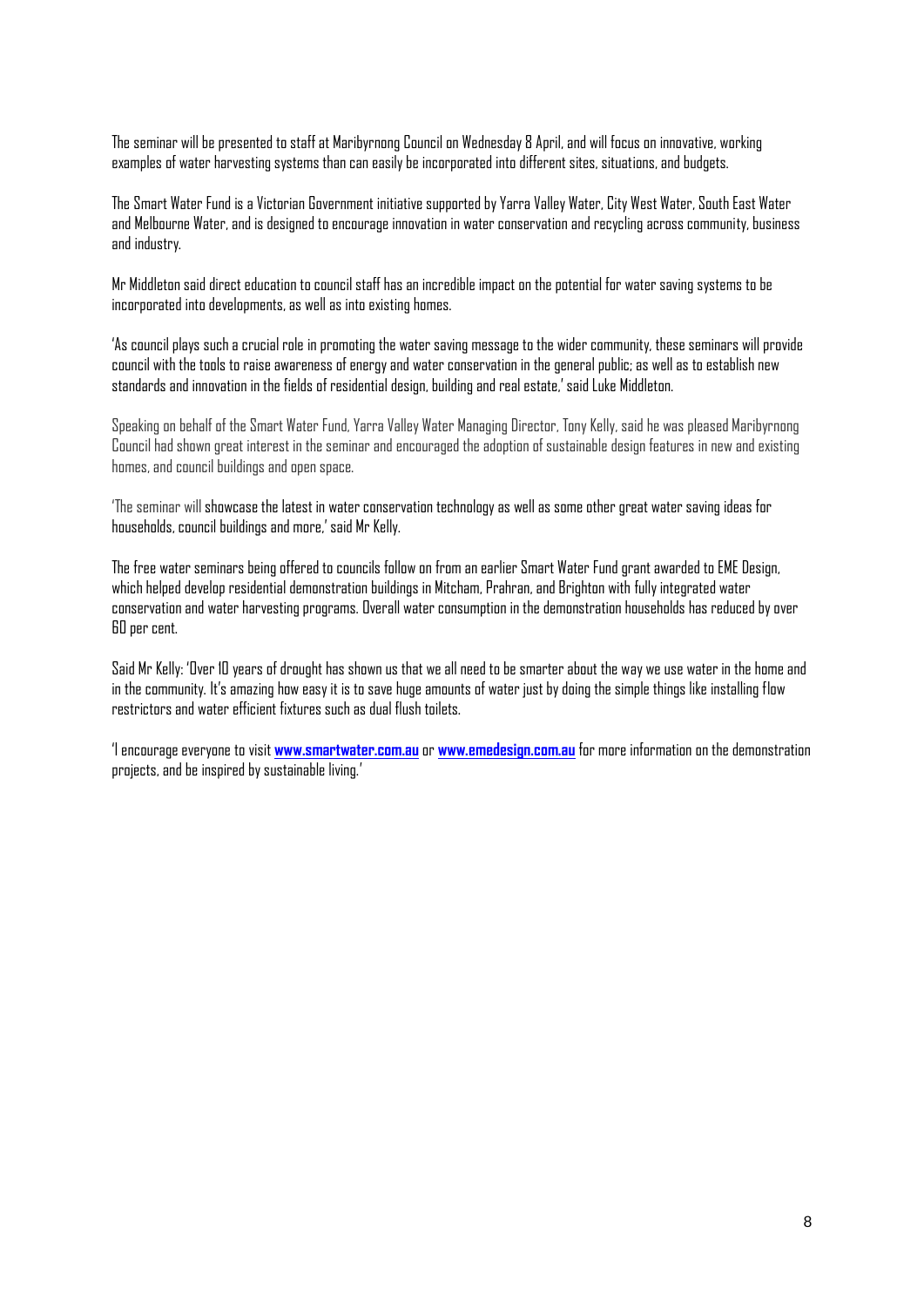#### **Appendix 2 - Water Logger Results**

# HOME 1 **SUMMARY**

|          | number of days | home 1 tank | home I mains |
|----------|----------------|-------------|--------------|
| october  | 15             | 930         | 3,637        |
| november | 30             | 1,685       | 7,288        |
| december | 30             | 2,902       | 13,493       |
| january  | 31             | 2,453       | 11,951       |
| february | 28             | 510         | 2,115        |
| march    | 31             | 2,023       | 9,394        |
| april    | 31             | 1,882       | 6,908        |
| may      | 31             | 2,376       | 9,418        |
| june     | 30             | 1,986       | 10,117       |
| july     | 31             | 2,087       | 10,511       |
| august   | 21             | 1,646       | 5,844        |

# **DAILY**

|          | number of days | home 1 tank | home 1 mains |
|----------|----------------|-------------|--------------|
| october  | 15             | 62          | 242          |
| november | 30             | 56          | 243          |
| december | 30             | 97          | 450          |
| january  | 31             | 79          | 386          |
| february | 28             | 18          | 76           |
| march    | 31             | 65          | 303          |
| april    | 31             | 61          | 223          |
| may      | 31             | 77          | 304          |
| june     | 30             | 66          | 337          |
| july     | 31             | 67          | 339          |
| august   | 21             | 78          | 278          |

## **PERCENTAGE**

| .        |                |             |              |
|----------|----------------|-------------|--------------|
|          | number of days | home 1 tank | home I mains |
| october  | 15             | 20%         | 80%          |
| november | 30             | 19%         | 81%          |
| december | 30             | 18%         | 82%          |
| january  | 31             | 17%         | 83%          |
| february | 28             | 19%         | 81%          |
| march    | 31             | 18%         | 82%          |
| april    | 31             | 21%         | 79%          |
| may      | 31             | 20%         | 80%          |
| june     | 30             | 16%         | 84%          |
| july     | 31             | 17%         | 83%          |
| august   | 21             | 22%         | 78%          |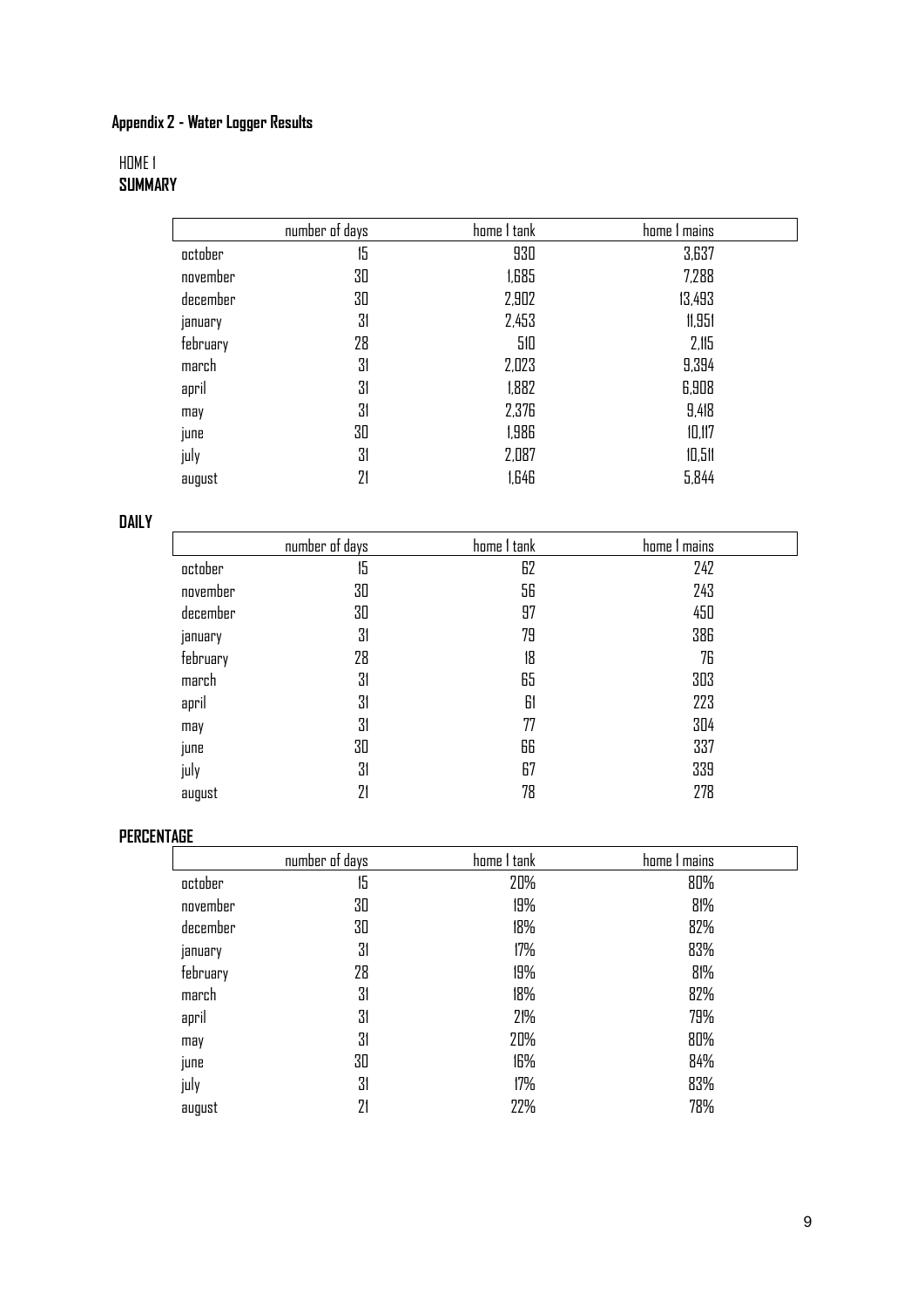# HOME 2

# **SUMMARY**

|          | number of days | home 2 tank | home 2 mains |
|----------|----------------|-------------|--------------|
| october  | 15             | 1,170       | 4,365        |
| november | 30             | 1,368       | 7,043        |
| december | 30             | 57          | 1,239        |
| january  | 31             | 1,439       | 8,108        |
| february | 28             | 2,123       | 10,323       |
| march    | 31             | 2,437       | 11,463       |
| april    | 31             | 2,549       | 11,671       |

# **PERCENTAGE**

|          | number of days | home 2 tank | home 2 mains |  |
|----------|----------------|-------------|--------------|--|
| october  | 15             | 21%         | 79%          |  |
| november | 30             | 16%         | 84%          |  |
| december | 30             | 4%          | 96%          |  |
| january  | 31             | 15%         | 85%          |  |
| february | 28             | 17%         | 83%          |  |
| march    | 31             | 18%         | 82%          |  |
| april    | 31             | 18%         | 82%          |  |

# **DAILY**

|          | number of days | home 2 tank | home 2 mains |  |
|----------|----------------|-------------|--------------|--|
| october  | טו             | 78          | 291          |  |
| november | 30             | 46          | 235          |  |
| december | 30             |             | 41           |  |
| january  | 31             | 46          | 262          |  |
| february | 28             | 76          | 369          |  |
| march    | 31             | 79          | 370          |  |
| april    | 31             | 82          | 376          |  |

## HOME 3 **SUMMARY**

|          | number of days | home 3 tank | home 3 mains |
|----------|----------------|-------------|--------------|
| october  | 14             | 1,054       | 3,806        |
| november | 30             | 2,069       | 9,320        |
| december | 31             | 1,136       | 6,043        |
| january  | 31             | 818         | 3,352        |
| february | 28             | 2,202       | 9,835        |
| march    | 31             | 1,884       | 7,760        |
| april    | 30             | 2,557       | 8,374        |
| may      | 31             | 2,234       | 12,009       |
| june     | 30             | 2,420       | 15,006       |
| july     | 31             | 2,430       | 12,755       |
| august   | 21             | 216         | 1,085        |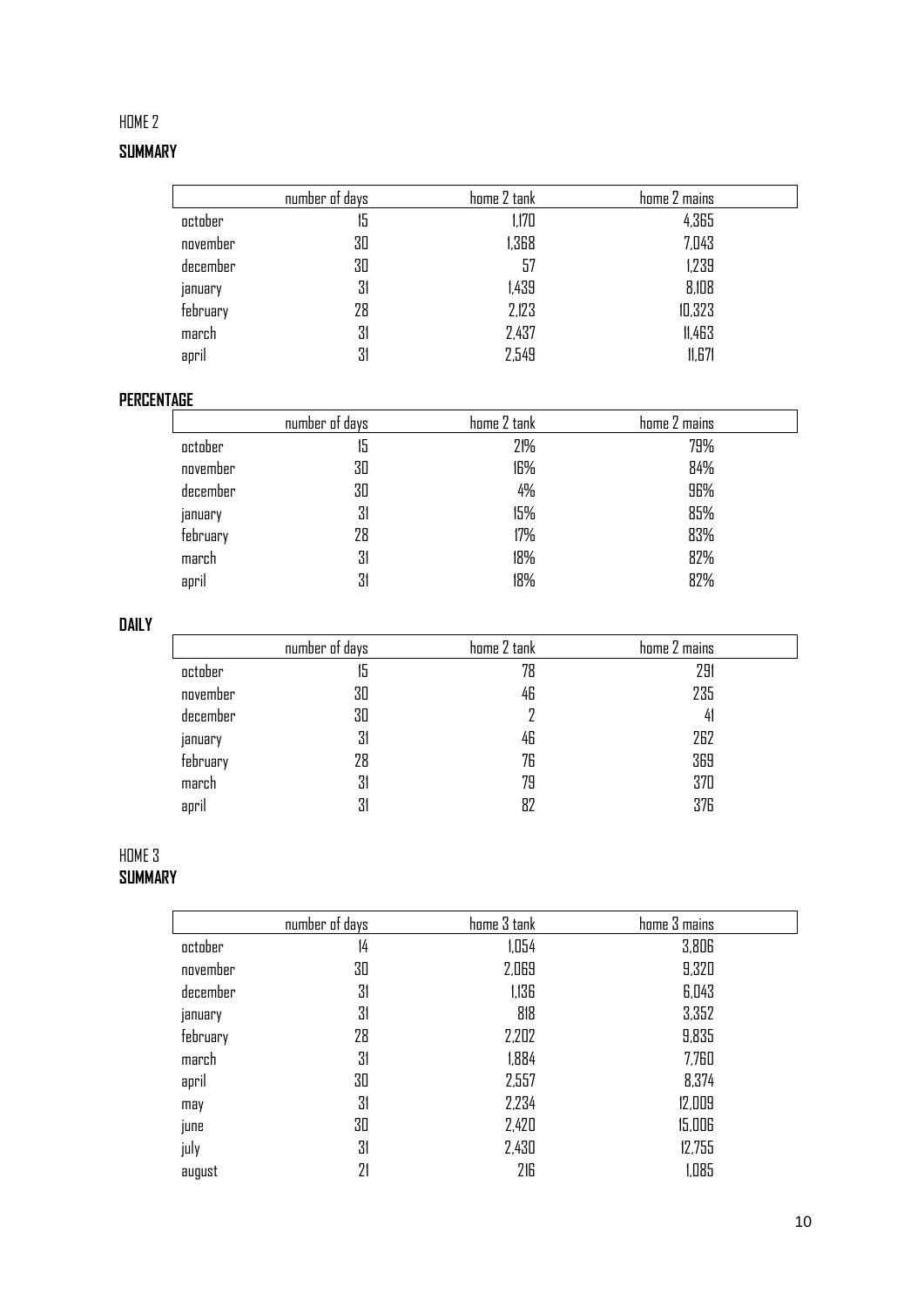# **DAILY**

|          | number of days | home 3 tank | home 3 mains |
|----------|----------------|-------------|--------------|
| october  | 14             | 75          | 272          |
| november | 30             | 69          | 311          |
| december | 31             | 37          | 195          |
| january  | 31             | 26          | 108          |
| february | 28             | 79          | 351          |
| march    | 31             | 61          | 250          |
| april    | 30             | 85          | 279          |
| may      | 31             | 72          | 387          |
| june     | 30             | 81          | 500          |
| july     | 31             | 78          | 411          |
| august   | 21             | 10          | 52           |

# **PERCENTAGE**

|          | number of days | home 3 tank | home 3 mains |  |
|----------|----------------|-------------|--------------|--|
| october  | 14             | 22%         | 78%          |  |
| november | 30             | 18%         | 82%          |  |
| december | 31             | 16%         | 84%          |  |
| january  | 31             | 20%         | 80%          |  |
| february | 28             | 18%         | 82%          |  |
| march    | 31             | 20%         | 80%          |  |
| april    | 30             | 23%         | 77%          |  |
| may      | 31             | 16%         | 84%          |  |
| june     | 30             | 14%         | 86%          |  |
| july     | 31             | 16%         | 84%          |  |
| august   | 21             | 17%         | 83%          |  |

# HOME 4 **SUMMARY**

|          | number of days | home 4 tank | home 4 mains |
|----------|----------------|-------------|--------------|
| october  | 14             | 45          | 301          |
| november | 30             | 1,720       | 11,067       |
| december | 31             | 1,835       | 13,006       |
| january  | 31             | 1,696       | 13,028       |
| february | 28             | 1,502       | 11,148       |
| march    | 31             | 1,409       | 11,784       |
| april    | 30             | 1,655       | 11,191       |
| may      | 31             | 1,639       | 12,925       |
| june     | 30             | 1,325       | 10,764       |
| july     | 31             | 2,569       | 18,054       |
| august   | 21             | 283         | 2,668        |